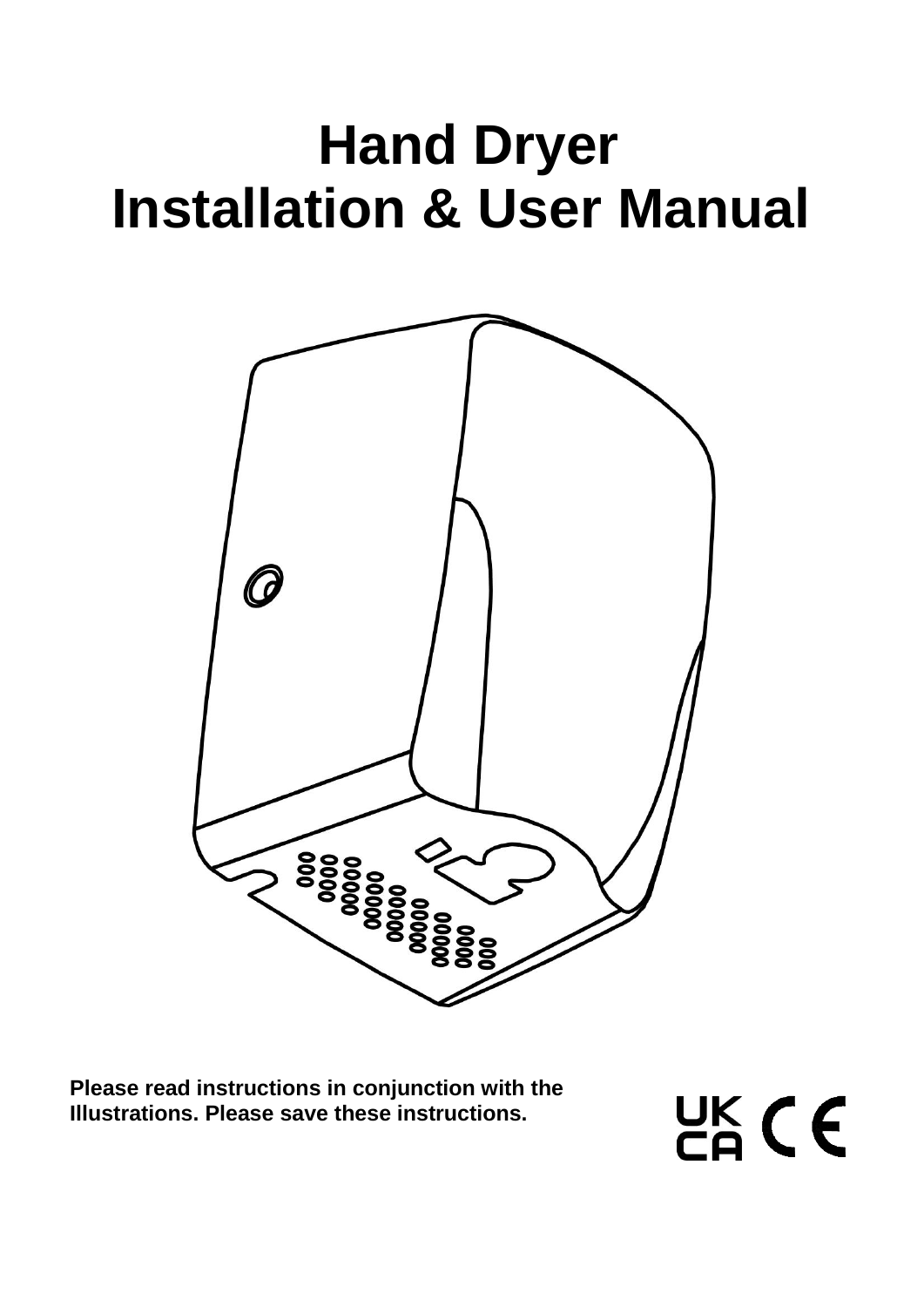

## **Safety & Guidance notes**

## **Important:- Read all these instructions before commencing the installation.**

- All wiring of this hand dryer should be in accordance with the current IEE regulations, or the appropriate standards in your country.
- This hand dryer MUST be installed by a suitably qualified person.
- Ensure that the mains supply (voltage, frequency, and phase) complies with the hand dryers rating label.
- This appliance is not intended for use by persons (including children) with reduced physical, sensory or mental capabilities, or lack of experience and knowledge, unless they have been given supervision or instruction concerning use of the appliance by a person responsible for their safety.
- Children should be supervised to ensure that they do not play with the appliance.
- Do not allow hand dryer to get excessively wet.
- Do not modify and disassemble the unit unnecessarily.
- The hand drver should be provided with a fused spur, isolator switch capable of disconnecting all poles, having a contact separation of at least 3mm.
- Ensure the hand dryer is properly earthed
- Wear gloves when inspecting and cleaning the unit.
- If the supply cord is damaged, it must be replaced by a suitably qualified service engineer in order to avoid a hazard.
- For additional protection, the installation of a residual current device (RCD) having a rated residual operating current not exceeding 30mA is advisable in the electrical circuit supplying the dryer.
- Do not use the hand dryer in the following places:- Where the ambient temperature is below -10°C or above 40°C Where the hand dryer may come into direct contact with water Where the unit is under direct or strong sunlight Where condensation may form within the unit. Locations where corrosive, neutral, or reductive gases are present.

### **Features**

- "No touch" hand drying ensures complete hygiene.
- Economical high speed drying only "10 seconds"
- Built in tamper-proof timer function (The built in timer will stop the unit after 40 seconds).
- Heat on/off option via internal switch
- Automatic heating system. (when the washroom is cold the heating system will be activated, when the room is hot the heating system will shutdown).
- Internal UV protection.

## **Specifications**

| <b>Rated voltage</b> | $220 - 240V$ ~ | <b>Motor</b>            | Brush motor       |
|----------------------|----------------|-------------------------|-------------------|
| Input power          | $1150 - 1350W$ | <b>Sensing distance</b> | 15-20cm           |
| Air velocity         | 60 m/S         | <b>Protection class</b> | IP13              |
| <b>Heating power</b> | $650 - 750W$   | <b>Dimensions</b>       | 260x180x152       |
|                      |                | Net weight              | 3.0 <sub>kg</sub> |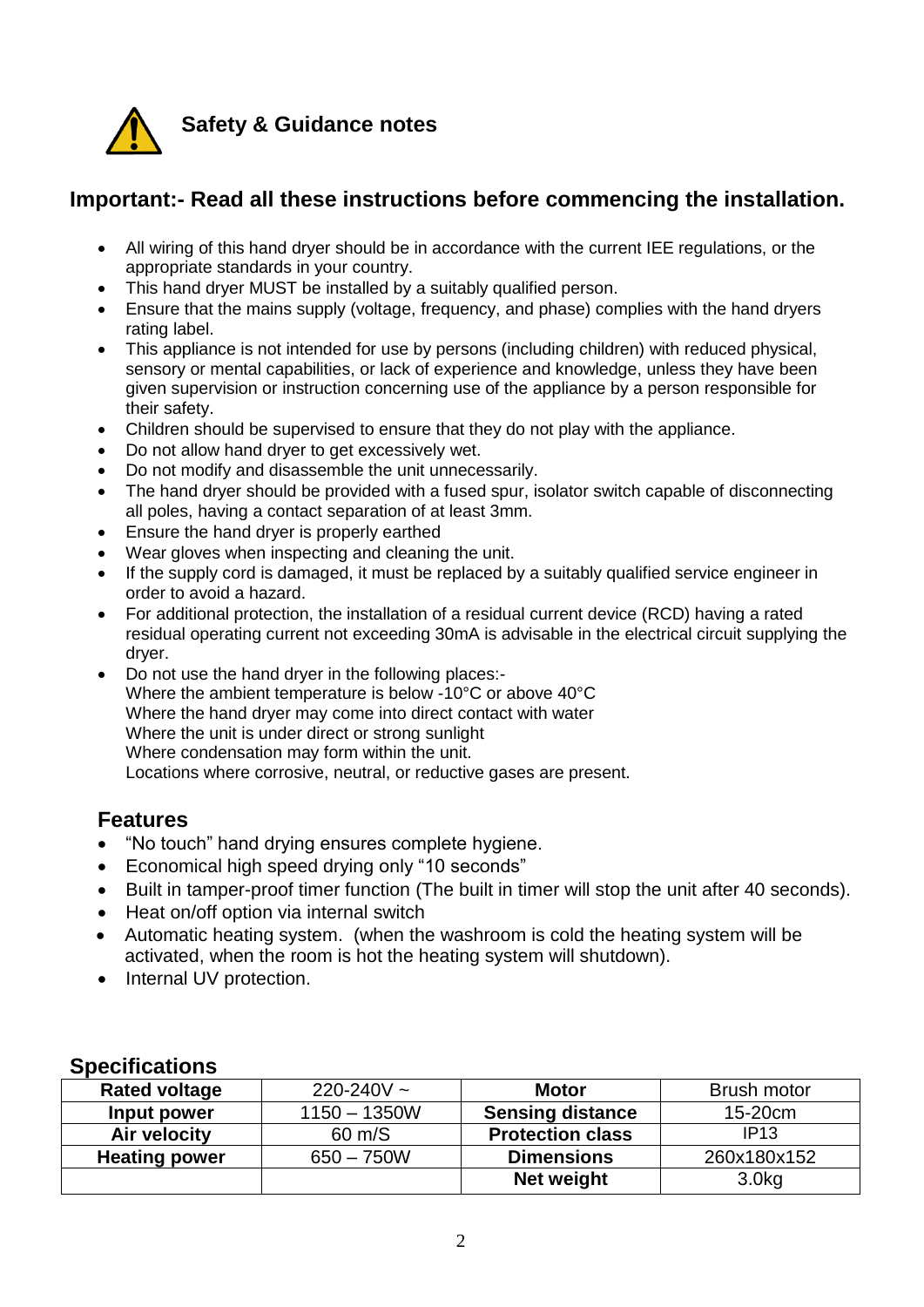# **Hand dryer Features & functions**



# **Before installing the hand dryer**

#### **Installation location**

- Install the hand dryer in a location where it will be easy to use, and ensure that there is adequate space around the dryer for cleaning and maintenance.
- The distance between the base of the hand dryer and any other surface must be greater than 400mm.
- The sides of the hand dryer must be at least 100mm away from any walls, to allow access to the cover screws
- Avoid installing the hand dryer in locations where people or doors might bump into the dryer.
- Choose a completely flat surface on the wall to install the dryer.
- See below for recommended mounting heights, and mounting hole positions.

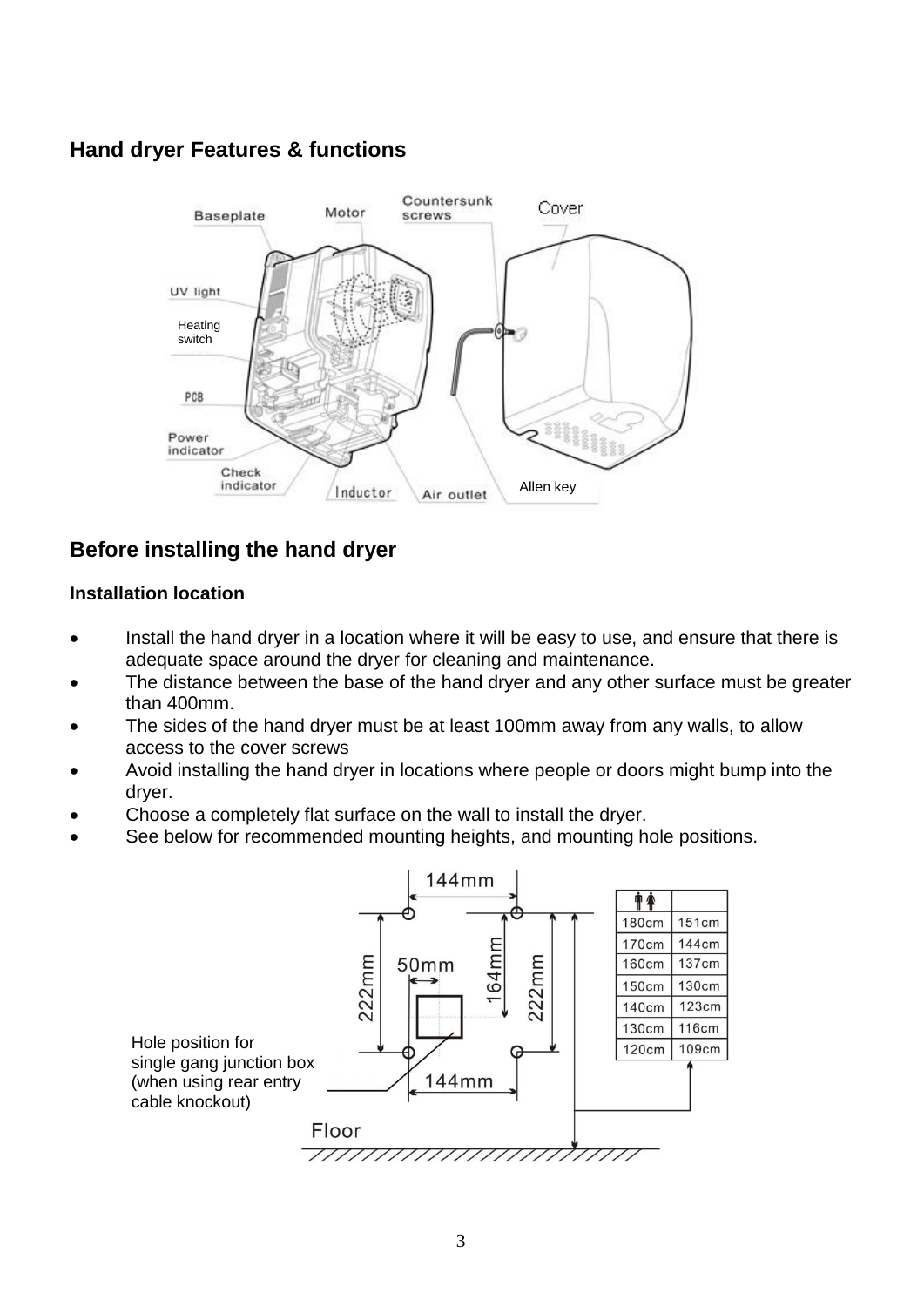## **Installation procedure**

Use 220-240V 50Hz ~ supply (Do not use if power supply is exceeding rated voltage +/-10%. Use a power cord that is between 2mm² and 2.5mm² (A drop in voltage is possible if the power cord run exceeds 11m in length, so we recommend using 2.5mm² cord). Do not install above a fixed socket outlet.

## **Wiring the unit**

Fit a suitable recessed back box

And run the cable through as shown.

Note:- The unit is supplied with a length of flexible Cord for connecting to a suitably rated fused spur if required).

Remove the 2 countersunk cover screws using the Allen key provided. Pull the cover upwards to remove and then place in a safe place.

Attach the baseplate/dryer to the wall using the 4 off screws and wall plugs provided.

If the wall is concrete, use commercially available metal screw plugs.

(Make sure that the wall the hand dryer is being fixed to is strong enough to take the weight of the dryer 3.0kg)

To gain access to the wiring terminals (If you do not wish to use the fitted cord provided). Please proceed as follows Loosen the 3 terminal screws holding in the flexible cord. Loosen the cable clamp and carefully pull out the fitted cord. To connect your own cord direct to the hand dryer please proceed as follows.

- 1. Remove knockout in rear of hand dryer base.
- 2. Pass power lead through the hole and up to the terminal block.
- 3. Strip off the outer and inner insulation as required.
- 4. Connect the power cord to the terminal block as follows Brown to live "L", Green/Yellow to Earth " · and Blue to Netural "N".
- 5. Ensure the cable clamp is fitted and tight.

Select heat setting required on/off

Carefully replace the front cover making sure the wires do not get trapped. Tighten up the 2 countersunk Screws with the allen key provided.







Allen key provided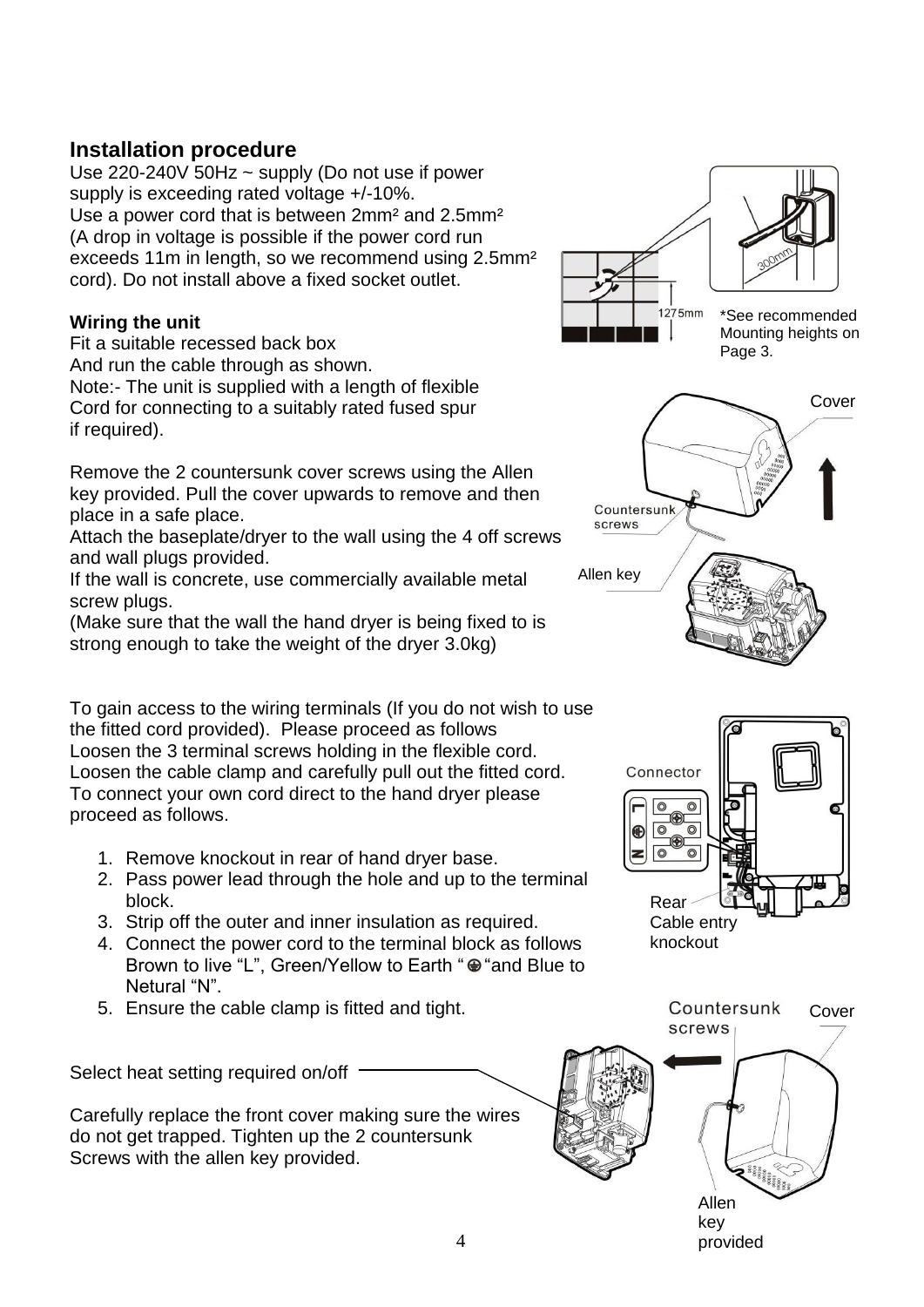## **Hand Dryer test run**.

- 1. Check the voltage of the power supply. Please use the stated voltage shown on the product rating label.
- 2. Turn on the RCD/power supply.
- 3. Dry hands.
- 4. Check the unit. Is the unit firmly fitted to the wall? Is their any vibration or strange noises?

# **Using the hand dryer**



Note:- This hand dryer is fitted with an Auto-stop function. The dryer will stop working after 40 seconds, once activated. Remove hands from sensor area and then try again.

# **Routine Cleaning & Maintenance of the hand dryer**



**Warning:- The Hand dryer must be isolated from the power supply before any cleaning and maintenance takes place.**

# **Cleaning the body of the hand dryer**

- Clean the unit with a soft cloth.
- If the unit gets very dirty, clean with a soft damp cloth with a neutral cleaning agent, then clean with a dry soft cloth.
- Remove any dirt from the sensor area.
- Only use a neutral cleaning agent.
- Do not use thinners, acidic or alkaline toilet cleaners, or any type of brushes. (use of these may damage the surface of the hand dryer.
- If chemical cloths are to be used, please read their instructions first.



### **Caution always wear suitable gloves when cleaning**